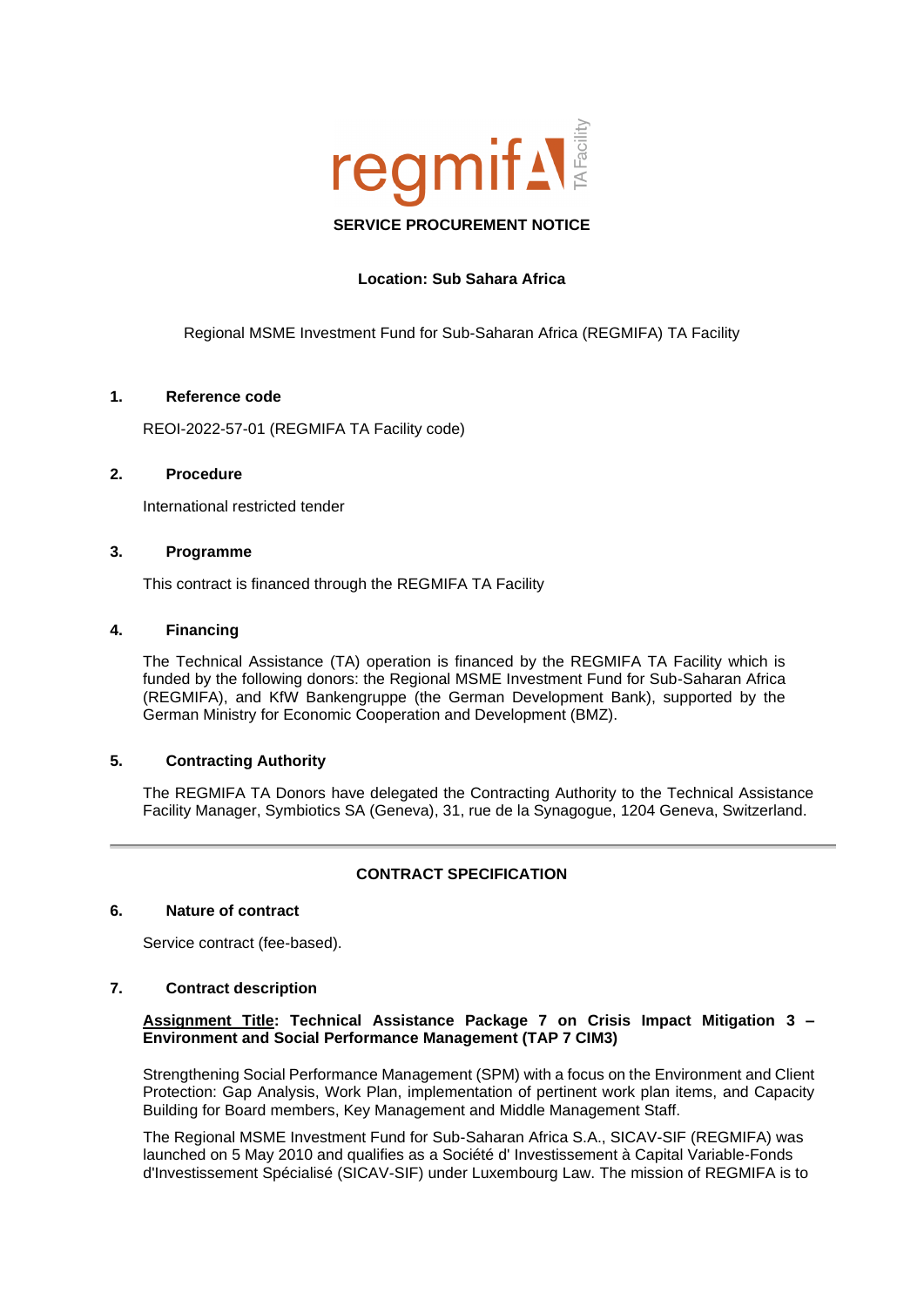

foster economic development and prosperity as well as employment creation, income generation and poverty alleviation in Sub-Saharan Africa (SSA) through the provision of innovative financial products and, to the extent necessary, technical assistance support to eligible Partner Lending Institutions (PLIs) which serve micro-entrepreneurs and small and medium-sized businesses (MSMEs). As of June, 30th 2021 the portfolio volume of the Fund stands at USD 133m serving 52 PLIs from Sub-Saharan Africa.

The Technical Assistance Facility (TAF) was established in July 2010 in parallel to the Fund and operates as a separate and independent entity, which is financed by leading international donor agencies, structured as a fiduciary agreement under Luxembourg law and managed at arm's length from the Fund. TA is a key element of the Investment Fund's value proposal, enabling it to provide tailor-made technical and institution building support to client Partner Lending Institutions (PLIs) funded by REGMIFA. Since its inception, the TA Facility has completed 123 projects for a volume of EUR 8.6 million with an outreach of 23 countries in Sub Saharan Africa (as of 31 December 2021).

The Technical Assistance Package – Crisis Impact Mitigation (TAP-CIM) is the 7th regional programmatic initiative launched by the TAF and was triggered by the far-reaching scale of the COVID-19 pandemic. A first edition of the TAP-CIM was launched in 2020 to help partner lending institutions (PLIs) in Sub-Saharan Africa (SSA) in their efforts to mitigate the impact of the COVID-19 pandemic and other similar crises that lead to disruption of operations. The second edition (TAP-CIM 2) will be launched in quarter 2 of 2022 to support additional PLIs in improving their response to crises with a focus on business continuity, operations and digital financial services (DFS).

On a broader scale, the TAP-CIM program aims to develop the capacity of REGMIFA PLIs to holistically cope with various challenging contexts in their operating environment brought about by external factors such as the COVID-19 pandemic, climate change and other similar crises that lead to disruption of operations and adversely affect the sustainability of the PLIs. In recent years, the adoption of digital innovations either for field operations or as a delivery channel has significantly contributed to enabling PLIs to continue operations even in times of crisis that lead to restricted movements. However, the growth and adoption of digital financial services have also led to additional, new risks for both clients and PLIs. Given the fast-evolving operating environment, PLIs need to adapt and enhance their social performance management frameworks to reflect the realities brought about by the impact of climate change (environment risks), responses to pandemics and the unintended negative impact of DFS on clients. All these become important considerations for sustainable financial inclusion and hence key topics in crisis mitigation for PLIs.

The third edition of the TA Package (TAP-CIM 3) aims to re-enforce and build the capacity of PLIs in SSA in Social Performance Management with a focus on the Environment and Client Protection. The TAP-CIM 3 will specifically aim at current and potential REGMIFA Investees to revisit the Universal Standards of Social Performance, as an upgrade to previously provided TA on SPM, and that will support REGMIFA investees in furthering progress on the Client Protection pathway. The TA Package will raise awareness and assist REGMIFA Investees in adopting environmental and social guidelines and risk management systems that are being adopted across the industry. The TA package will also explore Responsible Digital Finance. Overall, the TA package will be anchored on the recently updated and released Universal Standards by CERISE+SPTF - The Universal Standards for Social and Environmental Performance Management (USSEPM). 1

The Technical Assistance Facility (TA Facility) of REGMIFA intends to engage Consulting Firms to support a selected number of REGMIFA PLIs (9 to 12) in adopting the upgraded USSEPM.

<sup>1</sup> The Universal Standards for Social and Environmental Performance Management ("the Universal Standards") is a comprehensive manual of best practices to help financial service providers (FSPs) put clients and the environment at the center of all strategic and operational decisions and align their policies and procedures with responsible business practices.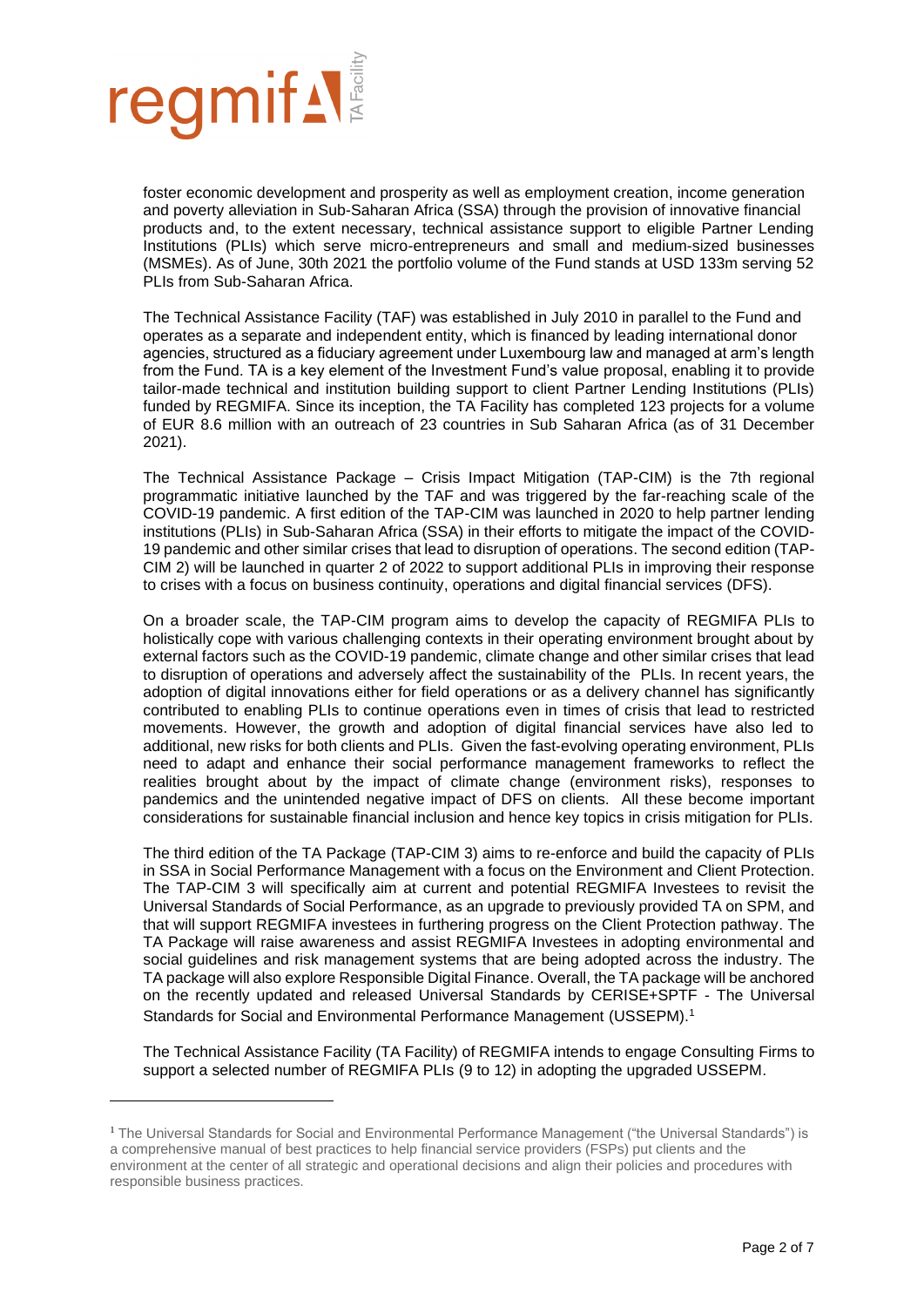

### **8. Number and titles of lots**

The TA assignment will be carried out by a team of senior consultants and will be divided into 3 phases (modules/lots):

- 1. First phase. Perform a gap analysis on the SPM System (e.g., mission, governance and strategy, environmental policy, HR alignment) the Client Protection and Digital Finance strategy of each PLI, alignment with the Universal Standards for Social and Environmental Performance Management (USSEPM) of the Social Performance Task Force (SPTF)<sup>2</sup>. Based on the outcome of the gap analysis, develop a first draft work plan which includes a set of recommendations and/or a road map (for each gap identified) on how to improve the social performance of the Institution. Carry out a Training Needs Assessment (TNA) of the Board members and the managers with the HR Manager of the Institution on the USSEPM. The TNA activities will allow tailoring the training and mentoring activities to the needs of the institution, setting up priorities and determining a detailed work plan for the capacity building activities (second phase).
- 2. Second phase. All training and mentoring activities must be tailored and carried out in coordination with the HR department of each PLI. Based on the outcome of the TNA, the capacity building plan will be adjusted. However, the training activities will focus at least on the following topics: 1) Environmental Performance Management (related to dimension 7 of the USSPEM). 2) Client Protection Principles and Responsible Digital Financial Services (related to dimensions 3 and 4 of the USSPEM). In between the training activities, mentoring/coaching activities for some key management staff will be carried out by the Consultant. If the Institution has already carried out most of the capacity building activities or adopted the previous USSPM, the Institution and the Consultant will focus the capacity building activities on specific aspects of the social performance to be improved (e.g., development of environmental guidelines and ESMS, risk management framework and Client Protection in Digital Finance).
- 3. Third phase (Phasing out). The Consultant will carry out Training of Trainers' sessions (ToT) for a selected number of key management staff to help ensure uptake and continuity of the training measures in the institution. The Consultant will organize a closing-out workshop of the TA assignment with the senior management of the institution. The workshop should evaluate the achievements of the project and discuss the recommendations for the future.

# **9. Maximum budget**

EUR 358,000 (including all expenses and taxes).

# **10. Scope for additional services**

Not applicable.

# **CONDITIONS OF PARTICIPATION**

### **11. Eligibility**

The consultant will be an independent, qualified international firm. While consultant firms from all regions will be considered, those able to mobilize team members with experience in Sub-Saharan Africa are particularly encouraged to apply. The international consultant may form a consortium/joint venture with consulting companies with the international consultant as a leading firm.

<sup>2</sup> <https://sptf.info/universal-standards-for-spm/universal-standards>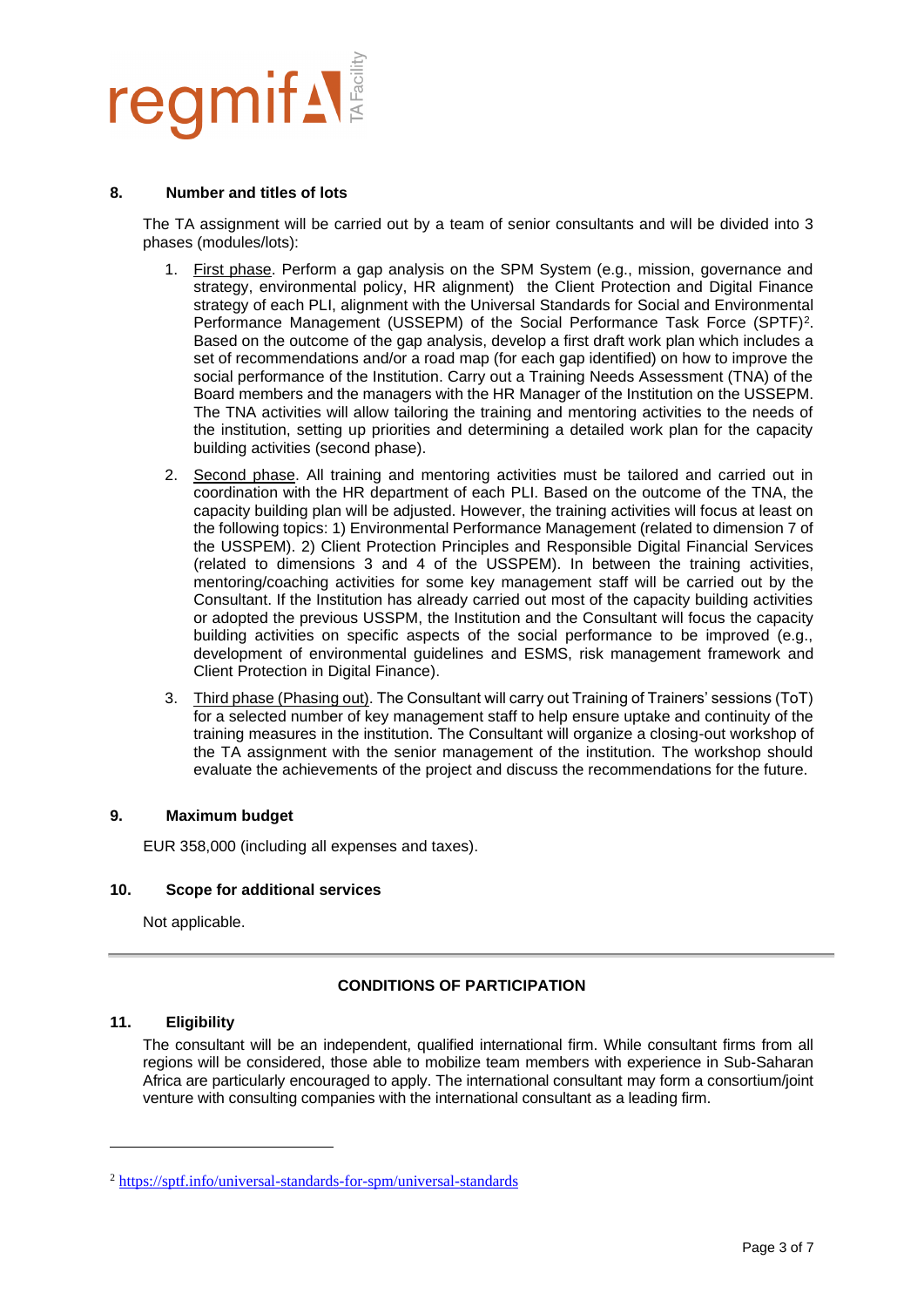

### **12. Candidature**

All eligible candidates (as per item 11 above) or groupings of such companies to one candidate (consortia) may apply. A consortium may be a permanent, legally-established grouping, or a grouping which has been constituted informally for a specific tender procedure. All members of a consortium (i.e., the leader and all other members) are jointly and severally liable to the Contracting Authority.

The participation of an ineligible candidate (as per item 11) will result in the automatic exclusion of that person. In particular, if that ineligible person belongs to a consortium, the whole consortium will be excluded.

## **13. Number of applications**

No more than one application can be submitted by a candidate whatever the form of participation (as an individual legal entity or as leader or member of a consortium submitting an application). In the event that a candidate submits more than one application to this EOI, all applications in which that person has participated will be excluded.

## **14. Shortlist alliances prohibited**

After closing of the EOI and notification of shortlist invited to tender, any tenders received from tenderers comprising firms other than those mentioned in the short-listed application forms will be excluded from this tender procedure. Short-listed candidates **may not** form alliances or subcontract to each other for the contract in question without receiving explicit consent from the TAF.

### **15. Grounds for exclusion**

Applicants or tenderers will be excluded from participation in tender if:

- They are bankrupt or being wound up, are having their affairs administered by the courts, have entered into an arrangement with creditors, have suspended business activities, are the subject of proceedings concerning those matters, or are in any analogous situation arising from a similar procedure provided for in national legislation or regulations;
- They have been convicted of an offence concerning their professional conduct by a judgment which has the force of res judicata; (i.e., against which no appeal is possible);
- They have been guilty of grave professional misconduct proven by any means which the TAF deems admissible;
- They have not fulfilled obligations relating to the payment of social security contributions or the payment of taxes in accordance with the legal provisions of the country in which they are established or those of the country where the contract is to be performed;
- They have been the subject of a judgment which has the force of res judicata for fraud, corruption, involvement in a criminal organisation or any other illegal activity.

**The TAF will accept, as satisfactory evidence, a declaration that the applicant or tenderer represents and warrants not to fall into any of the applicable ineligibility categories cited above.** The TAF has the right to request to deliver any document or proof necessary for checking the correctness and plausibility of the declaration and/or to investigate any kind of irregularity or breach. If the applicant or tenderer fails to comply with the TAF request or otherwise obstructs the TAF review of the matter, the TAF in its sole discretion may take appropriate action. If subcontractors are used, they should not be in any of the exclusion situations either. Whenever requested by the TAF, the successful tenderer/contractor shall submit a declaration from the intended subcontractor that it is not in one of the exclusion situations.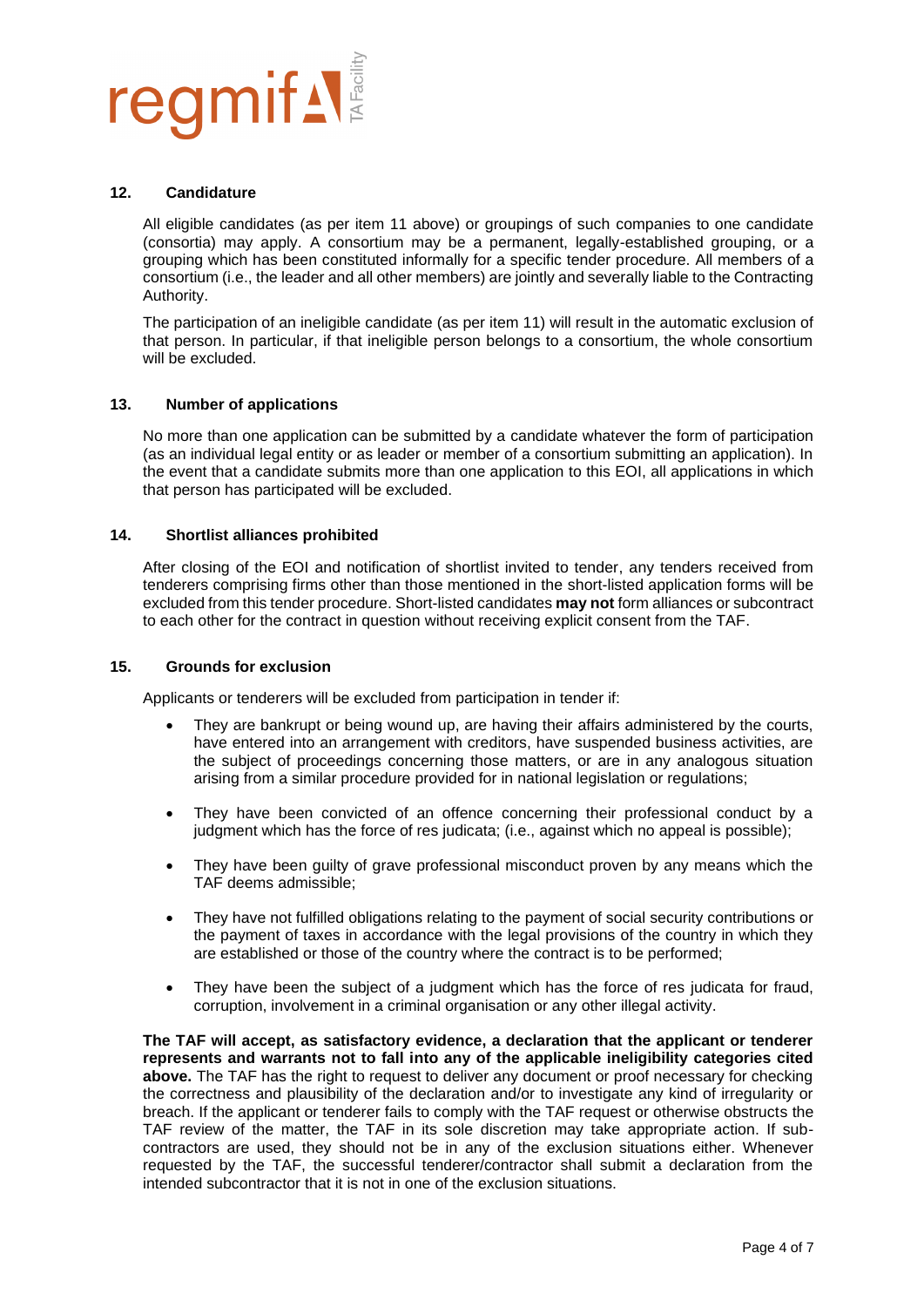

### **16. Sub-contracting**

Sub-contracting of individual consultants is allowed.

## **17. Number of candidates to be short-listed**

On the basis of the number of Expression of Interest (EoI) received, between three and five candidates will be invited to submit detailed tenders for this contract. If the number of eligible candidates meeting the selection criteria is less than the minimum of three, the Contracting Authority may invite the candidates who satisfy the criteria to submit a tender.

# **PROVISIONAL TIMETABLE**

### **18. Provisional date of invitation to tender**

24 June 2022

# **19. Provisional commencement date of the contract**

01 September 2022

## **20. Initial period of implementation of tasks and possible extension of the contract**

The initial period of execution of the contract shall be of 12 months. This period may be extended, with the prior approval of the Contracting Authority.

# **SELECTION AND AWARD CRITERIA**

## **21. Selection criteria**

The following selection criteria will be applied to candidates.

1) Financial and economic capacities of candidate

The annual turnover of the candidate must be of at least two times bigger than the maximum budget of this assignment for each of the last two years for which accounts have been closed.

2) Technical and professional capacities of candidate and their managerial staff

In the case of tenders submitted by a consortium, the technical and professional criteria will be applied to the consortium as a whole.

- a) The candidate (individual company or consortium altogether) has an international and African knowledge in managing and delivering similar types of assignment in financial institutions.
- b) The number of the permanent staff of the candidate (individual company or consortium overall) currently working in fields related to capacity building in the finance sector and specifically in the microfinance sector must be at least 10.
- c) The candidate (individual company or consortium altogether) has a demonstrated track record of experience in the specific topics covered in the assignment as described under 7 and 8. Specifically, the candidate has managed during the last five years (up to the deadline for the receipt of EOI) at least one similarly structured project in developing countries.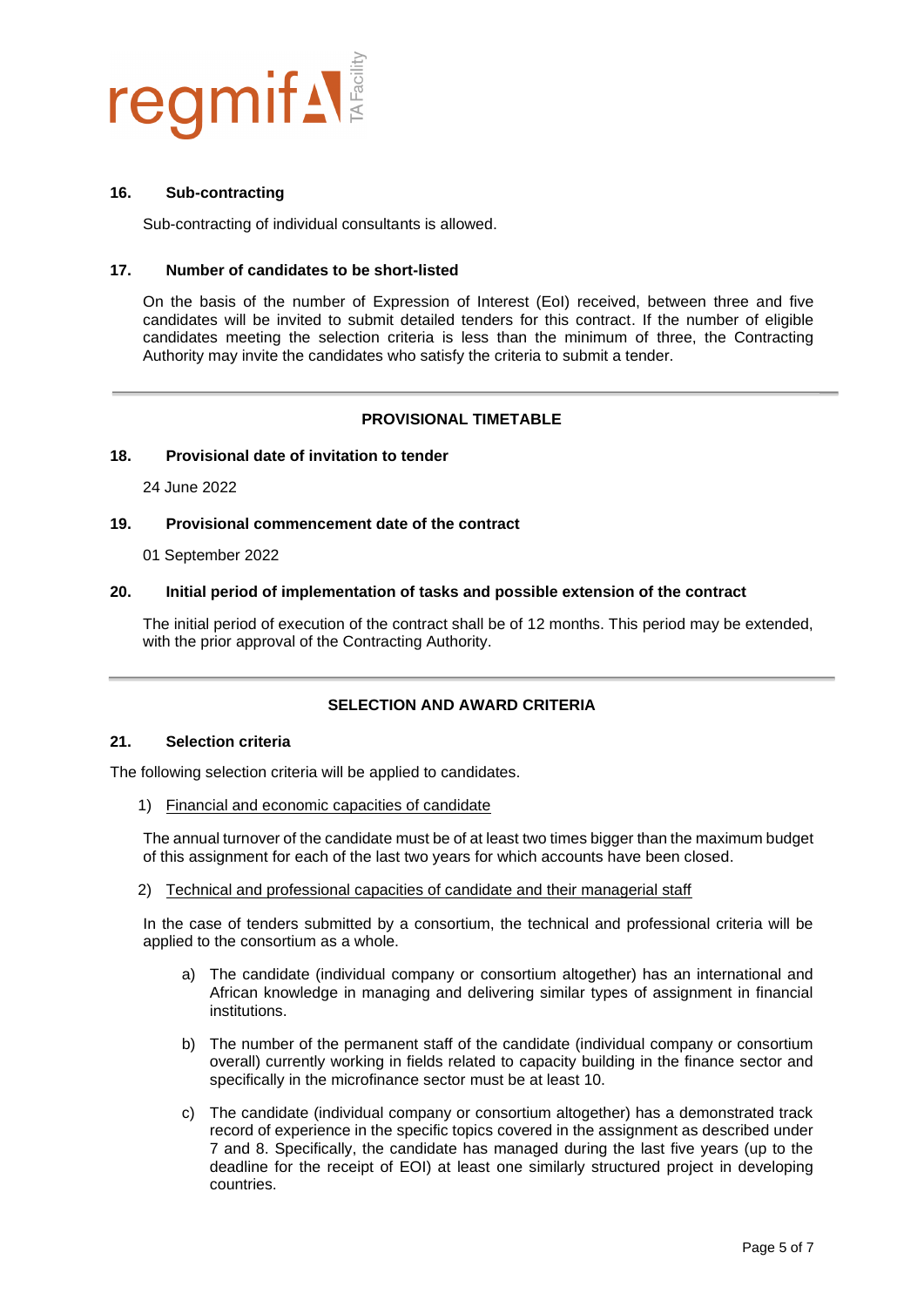

d) The TA assignment will be carried out by a multi-disciplinary team comprising of Experts in Social Performance Management, Digital Financial Services, ESG and training and mentoring, led by a Senior Expert in the role of Team Leader. The Team Leader will have a strong experience in managing and/or supervising similar types of TA or training programs for financial institutions, while the experts will have a strong experience in providing similar type of evaluation and similar type of capacity building activities on environmental, social performance management, client protection for financial institutions in developing countries.

If more than 5 eligible candidates meet the above selection criteria, the relative strengths and weaknesses of the applications of these candidates must be reexamined to identify the five best applications for the tender procedure. The only factor which will be taken into consideration during this re-examination is: the number of projects brought as reference which comply with the requirements of criterion 2(c) above.

## *22***. Award criteria**

Best value for money.

Detailed evaluation criteria and the associated scoring framework together with the Terms of Reference will be provided to the shortlist of qualified firms.

# **APPLICATION**

## **23. Deadline for receipt of applications**

The applications must be received by the Contracting Authority no later than 17:00 hrs South African Standard Time. (GMT+02:00) on 30/05/2022. Any application received after this deadline will not be considered.

# **24. Application format and details to be provided**

The REGMIFA TA Facility now invites eligible consultant firms to indicate their interest in providing the services.

Interested consultant firms are hereby invited to submit Expressions of Interest providing:

- Balance sheets for the last three years.
- Statement of overall annual turnover during the last two financial years and percentage of turnover for services delivered to financial sector.
- Company profile including information on the core business and on the technical and managerial capabilities of the firm.
- Information showing that the firm is qualified in social evaluation/rating of financial institutions and in capacity building projects on areas closely related to the assignment.
- Information demonstrating that the firm has a strong track record by providing examples of similar TA related assignments (with the sums, dates and recipients) with microfinance and financial institutions in developing countries and in the last five years.
- Relevant Bio's of the Project Manager and the experts that the firm expects to staff on the project. This should include the work undertaken that best illustrates the capability to handle the tasks assigned in this TA assignment.
- Information about the ability to mobilize English and French-speaking staff/consultants as part of the project team.